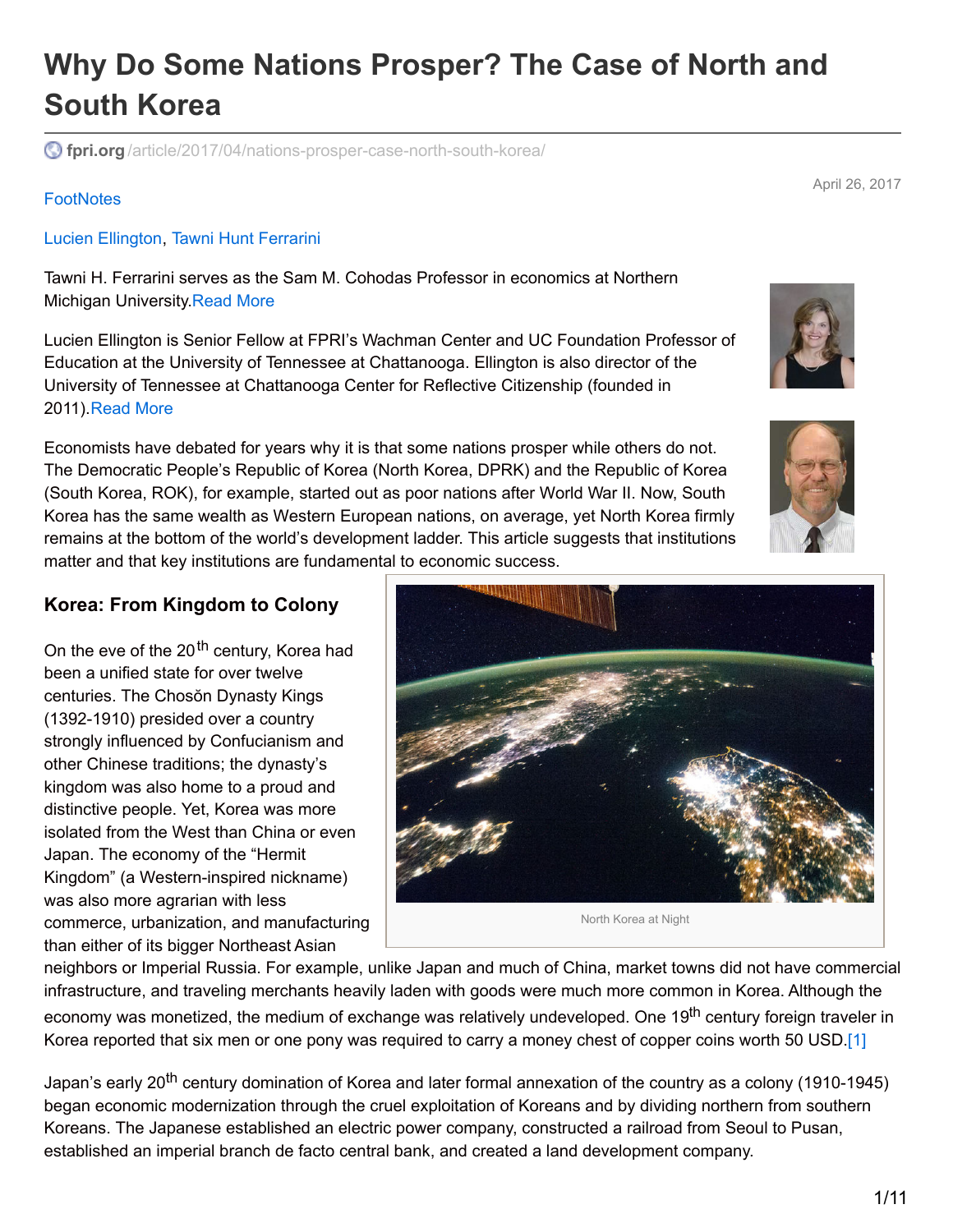Through the command and control structure of Imperial Japan, much of Korean land, labor, and capital was mobilized and forcibly channeled into the production of goods and services targeted to support the Japanese economy and, later in the colonial period, to support its military aggressions in the Asia-Pacific region while thwarting Soviet threats. Efficiency and productivity concerns that actually benefitted Koreans, with the exceptions of Koreans who collaborated with the Japanese, were not priorities. Growth in manufacturing and industrialization, investment in capital, advances in technology, and the rise of Japanese-owned business enterprises moved forward on the Korean peninsula. Education, training, and some higher education efforts advanced and further development in infrastructure occurred as Japan fueled its domestic economy and fed its military machine through its territorial occupations. It is important to note that ordinary Koreans not favored by colonial overlords had almost no access to education of any kind. By 1945, when the colonial period ended, only 20 percent of Korean children had ever seen the inside of an elementary school.<sup>[2]</sup>

<span id="page-1-0"></span>The Japanese government's 1912-1918 comprehensive land survey resulted in the seizure of both the former Korean government's land holdings as well as land owned by small Korean property owners; large landowners were usually left alone since they could more easily document ownership. By 1930, the colonial government was by far the largest land owner in Korea possessing almost 40 percent of Korea's land area[.\[3\]](#page-8-2)

<span id="page-1-1"></span>By 1931, colonial land policies in large part forced 2.3 million farmers to become tenants, quasi-tenants, or to migrate to Japanese-controlled Manchuria or to Russian Siberia to work in mines or factories. Estimates from the same year indicate that 19 percent of Korea's total farm population had migrated. By 1936, more than half of the rice grown in Korea was being shipped to Japan. Although colonial Korea's GDP per capita averaged approximately four percent per annum for the period, GDP for Koreans *decreased* because Japanese businesses, government, and Korean collaborators expropriated massive amounts of crops, natural resources, and manufactured goods. Also, there were environmental as well as economic costs; lumber clear-cut from the mountains of Korea was taken by Japanese companies, leaving behind much destruction and resulting in widespread land erosion in Korea[.\[4\]](#page-8-3)

<span id="page-1-2"></span>The Pacific War intensified Japanese exploitation of both Korea's economy and Koreans as several million men were drafted to work as slave laborers in Imperial Japan, Japanese colonies, and Japanese-occupied nations, and to serve in the Imperial Army as prison guards and in other servile positions. Thousands of Korean "Comfort Women" were forced to service the Japanese military. In 1944, approximately four million Koreans, sixteen percent of the population, were living outside of Korea. Several million never returned[.\[5\]](#page-8-4)

<span id="page-1-4"></span><span id="page-1-3"></span>Even though by the end of World War II, Korea was, after Japan, the second most industrialized nation in Asia, the human costs of the colonial period were massive, and most Koreans were poor and uneducated[.\[6\]](#page-8-5) However, the seeds for modernization had been planted. The self-serving human capital investment Japan made in some Koreans would eventually have positive unintended consequences. The relatively bright institutional story of the South's economy and its people follows.

#### **One Peninsula: Two Koreas**

<span id="page-1-5"></span>As the war with Japan was ending, in August 1945, the U.S. State Department charged two American officers with the task of dividing the peninsula into an American and a Soviet occupation zone. They chose the 38<sup>th</sup> parallel. This decision gave control of Seoul to the Americans, and to everyone's surprise, the Soviets agreed[.\[7\]](#page-8-6) In 1948, under a United States–Soviet trusteeship, South and North Korea officially became two countries governed by two different political systems—the Republic of Korea and the Democratic People's Republic of Korea, respectively.<sup>[\[8\]](#page-8-7)</sup>

<span id="page-1-6"></span>War erupted on the peninsula only two years after country separation and less than five years after being released from Japan's hostile grip. On June 28, 1950, the Democratic People's Republic of Korea, after assurances of Soviet and Chinese support, invaded the South. In reaction, with the Soviet member absent and unable to vote, the UN Security Council created an international force led by the U.S. to wage war against the North. At first, North Korean military forces were able to control most of the ROK, but a successful landing of U.S.-led UN forces at Inchon paved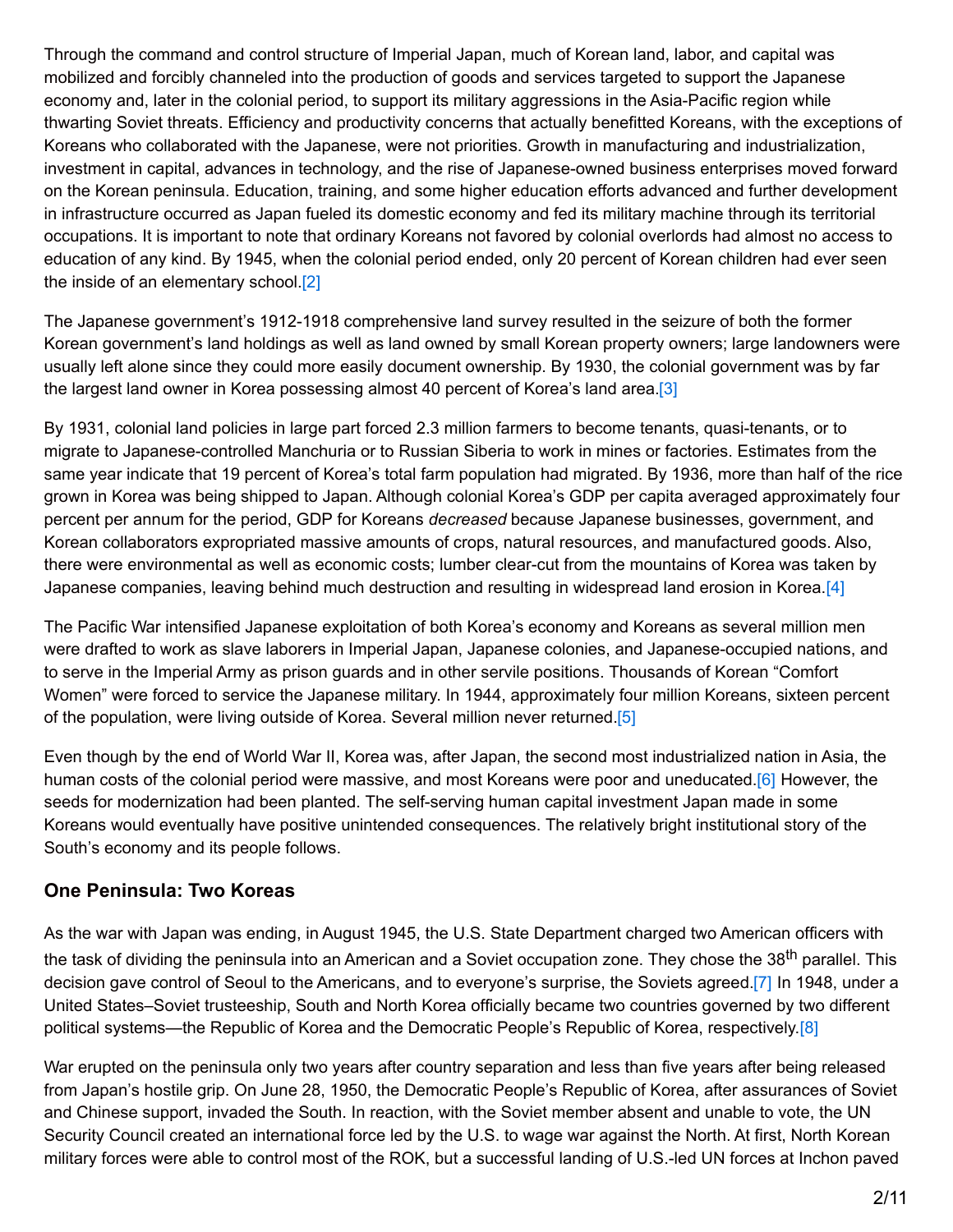the way for a counterattack that destroyed most of the North Korean army and resulted in UN forces occupying much of North Korea. In November 1950, forces from the People's Republic of China authorized by Mao Zedong intervened in the war and helped North Korea push U.S. forces south of the 38<sup>th</sup> parallel. The subsequent fighting over the next two years produced no decisive victor [9]

<span id="page-2-1"></span><span id="page-2-0"></span>The Korean Armistice Agreement ended the Korean War on July 27, 1953. In an "Agreement between Commanderin-Chief of the United Nations Command, and the Supreme Commander of the Korean People's Army and the Commander of the Chinese People's Volunteers, the Korean Demilitarized Zone was established.["\[10\]](#page-8-9) This agreement created a two-kilometer buffer on each side of the 38<sup>th</sup> parallel. North of the buffer zone, the use of air, ground, and sea military support would be permitted under the leadership of Kim Il-sung on behalf of North Korea as long as the support was not deemed hostile. Likewise, in the South, similar military efforts could advance in tandem with efforts to govern democratically.

The Korean War devastated both economies. North Korea was the target of extensive aerial bombardment, and the South was engulfed by the land war. Additionally, Seoul, the capital of the South, changed hands four times as the opposing sides took and were then forced out of the city. Over one million people in the ROK alone were killed. According to estimates prepared for the United Nations, the devastation to the South Korean economy during the war years was approximately 3.03 billion USD, an amount almost equal to the combined value of all final goods and services the ROK produced in 1952 and 1953[.\[11\]](#page-8-10)

## <span id="page-2-2"></span>**South Korea: The Bright Peninsula**

After the Korean War, South Korea struggled to launch its climb up the world's development ladder and, for the most part, failed miserably for the first decade after the armistice. Land reform and education were two notable exceptions.

In 1945, prior industrialization notwithstanding, Korea was still a predominantly agrarian society with large landholders controlling the fortunes of peasant farmers. In the South, powerful landowners used political pressure to resist reform, but the combination of sweeping land reform in the North, fears of South Korean peasant unrest, and American political pressure influenced the Syngman Rhee government to pass land reform legislation in 1949. The land reform law was carried out during the Korean War and created a large number of entrepreneurial property owning small farmers. In 1944, 3 percent of the population in the South owned 64 percent of the land, but by 1956, the top 6 percent of landholders owned only 18 percent of the land. Inequities caused by traditional Korean feudalism and Japanese colonialism were addressed, and former and still-existing large landowners were incentivized to invest in business or education[.\[12\]](#page-8-11)

<span id="page-2-3"></span>South Korea's human capital (education and training) levels immediately started rising after the Japanese withdrawal. In 1945, only 22 percent of South Koreans aged 15 and older could read and write, and less than five percent of adults had more than an elementary school education. With the Basic Education Law of 1949 under Rhee and the compulsory education requirements under Park, literacy rates rose steadily in South Korea, reaching a striking 88 percent by 1970 and an impressive 98 percent by 2013[.\[13\]](#page-8-12)

<span id="page-2-4"></span>Nevertheless, South Korea struggled to advance in the presence of Rhee's import substitution policy. This trade and industrial policy was designed to reduce foreign dependence through the domestic production of manufactured goods. The increased production came at the expense of production in food and other basic necessities for South Koreans.

By controlling and restricting imports and forcing South Korea primarily to produce for domestic markets and selectively produce for exports, the government mandates of the Rhee regime placed South Korea at a competitive disadvantage both domestically and internationally. Import substitution policies denied South Korea access to readily available and less expensive resources, goods, and services around the world. Simultaneously, they forced domestic manufacturers to produce even when their costs were high or virtually impossible. The Rhee regime failed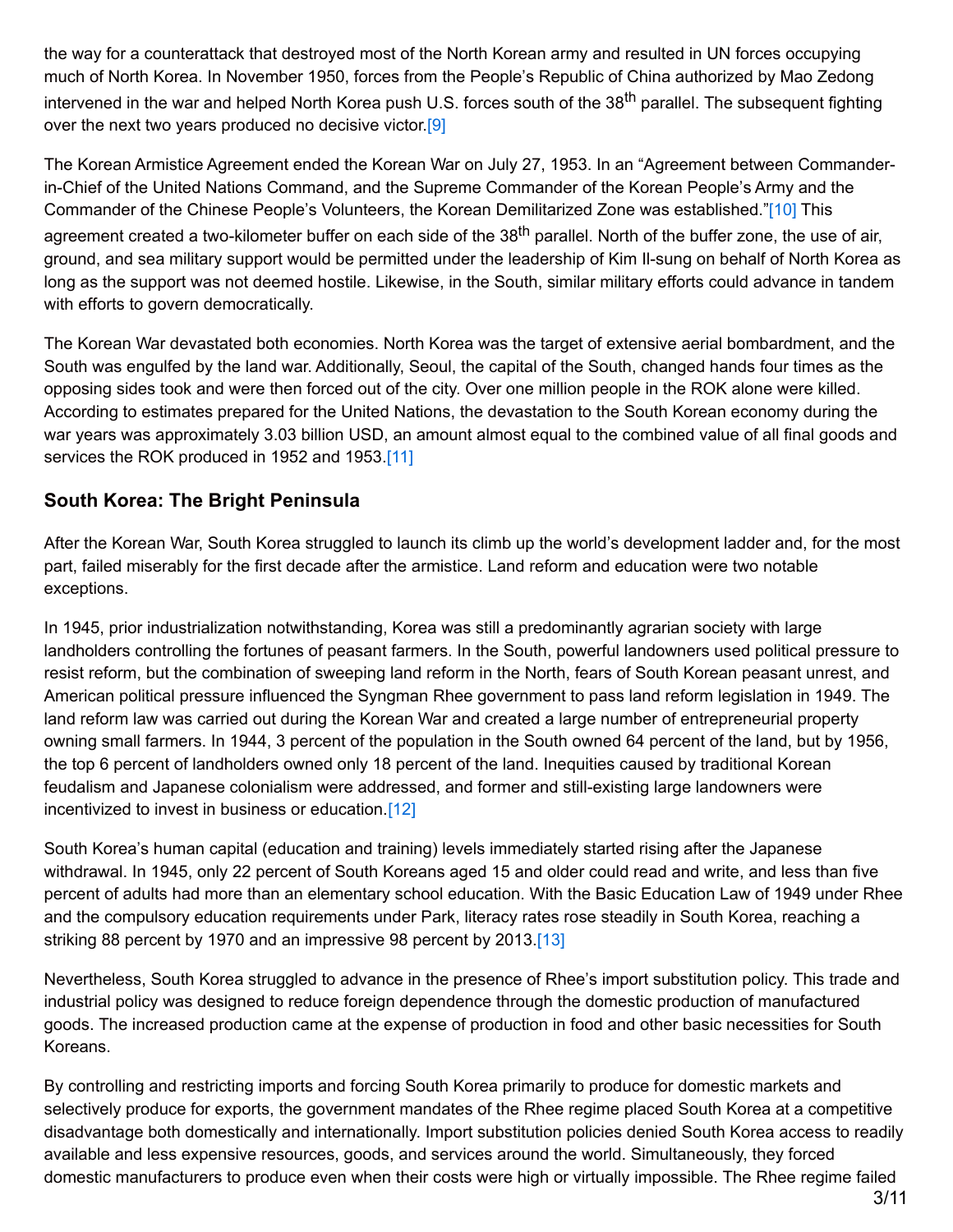to take into account that South Korea now had very restrictive access to a substitute for the capital, investment, and management expertise once provided by the Japanese. The electrical power, metal, and chemical industries were now part of North Korea. The South had to start largely from scratch. Despite massive aid from the United States, even in 1963, World Bank statistics indicate that South Korea's GDP per capita (current USD), at less than 142 USD, was significantly lower than Ghana (211 USD) and only moderately higher than India (103 USD)[.\[14\]](#page-8-13) As late as 1963, unemployment and poverty was the norm, and over 40 percent of the nation's population was in absolute poverty.[\[15\]](#page-8-14)

<span id="page-3-1"></span><span id="page-3-0"></span>Many people were disgusted by both South Korea's dysfunctional economy and the Rhee administration's corruption. In 1960, a student-led revolution ousted Rhee, and a new "democratic" constitution and government was created. However, abysmal economic conditions including double-digit inflation fueled extensive demonstrations and societal chaos.

<span id="page-3-3"></span><span id="page-3-2"></span>On May 16, 1961, General Park Chung-hee led a successful military coup d'état that silenced the unrest and ended the experiment with democracy[.\[16\]](#page-9-0) One of his most famous quotations shows the depth of his desire for economic modernization: "For such poor people like the Koreans on the verge of near starvation, economics takes precedence over politics in their daily lives and enforcing democracy is meaningless.["\[17\]](#page-9-1) Still today, many South Koreans, particularly in the older generation, believe that Park's suppression of political rights was an acceptable price to pay for the nation's subsequent rapid and impressive economic growth, given the dire poverty the country experienced after the Korean War and during Japanese occupation.

## **A Powerhouse Emerges: South Korea and the Global Economy**

Starting in the early 1960s, South Korea expanded its economy nearly twentyfold, becoming known as an "Asian tiger" in the process. International trade played a key role in South Korea's rise.

At the beginning of the Park regime, real gross domestic product per capita was about 1,600 USD per person. Growth in production started when the import substitution policies of Rhee were abandoned, and South Korea was permitted to import goods, services, and resources that were otherwise in short supply. With the advantage of relatively low cost access to waterways, South Korea successfully pursued a strategy of export-led growth fueled by the world's demand for Korean products. In the 1960s, South Korea possessed a comparative advantage in producing and exporting garments, textiles, and other items in industries requiring a relatively unskilled labor force. As the education and training landscape advanced, production and export efforts intensified in the heavy industries including, but not limited to, shipbuilding, electronics, chemicals, metal, and iron.

Increased access to the world's marketplace and Korean production of goods and services based on what South Korea could offer to its trading partners at relatively lower per unit cost fueled economic growth and prosperity. By 1980, real GDP per capita increased five-fold to 5,539 USD.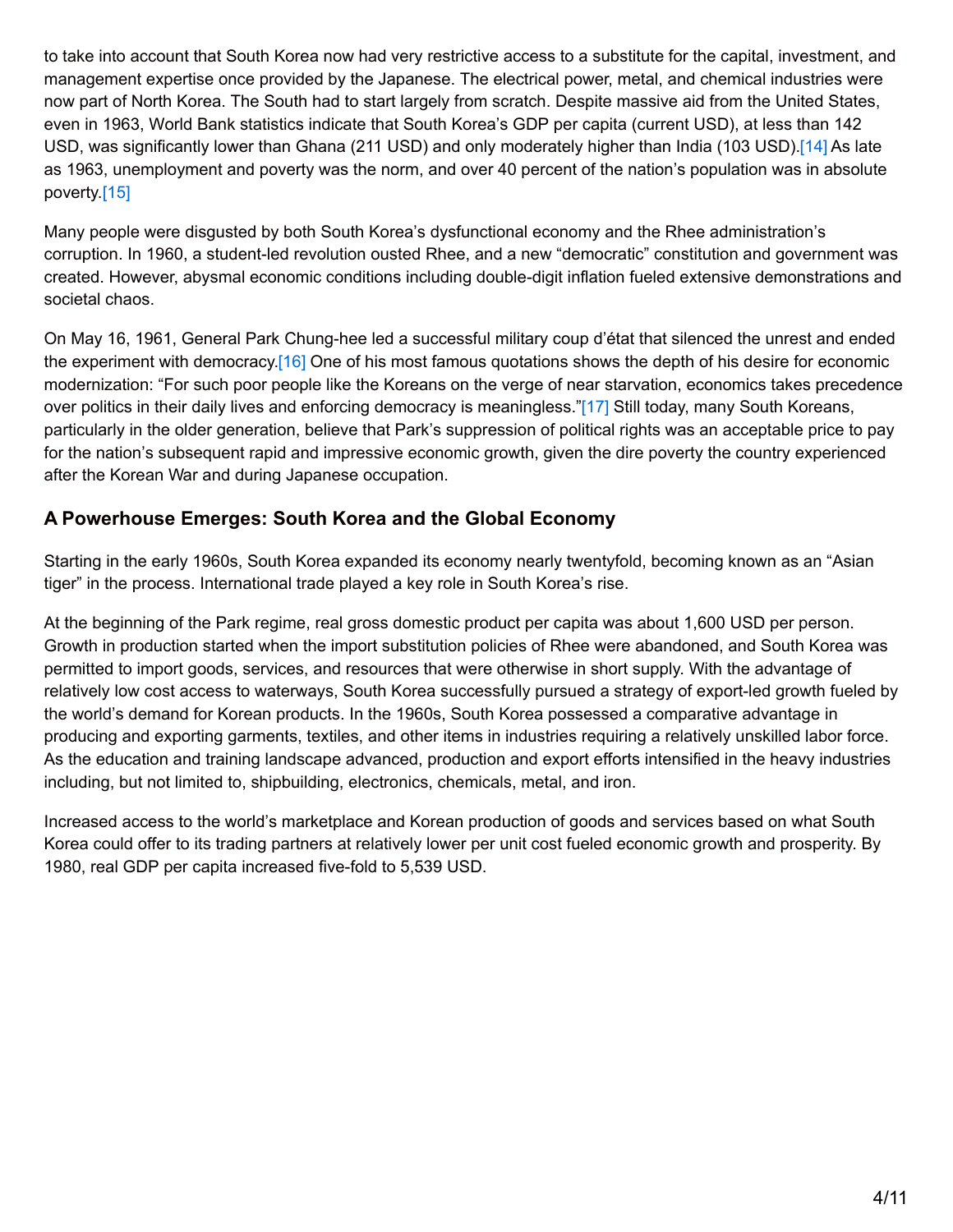

More open markets helped South Korea gain access to millions of new producers and consumers. The peninsula now had more cost effective means to secure the resources required for building the infrastructure, industries, and cities that eventually became trademarks of developed nations. Meanwhile, foreign aid from the United States and some loanable funds from Japan and other countries flowed into South Korea, boosting opportunities to build new capital and expand the industrial base. These flows helped the nation overcome traditionally low savings and investment rates[.\[18\]](#page-9-2)

<span id="page-4-1"></span><span id="page-4-0"></span>Park established an Economic Planning Board (EPB) in 1961. The EPB mobilized domestic labor and other production inputs by tapping into the concentrated resource and mobilization capabilities of the Korean *chaebŏl*[.\[19\]](#page-9-3) These family-owned businesses possessed low cost access to human and capital resources owned by families, relatives, and friends.

<span id="page-4-2"></span>Since that time, the South Korean economy moved toward relatively open trade with export-led growth in key industries. Subsidies, tax breaks, low-interest loans, and political favors, though, did go to those exporters favored by the EPB. Foreign funds also flowed into Korea and toward the favored industries[.\[20\]](#page-9-4) Under government directives, expressways were built to transport and distribute goods, thus lowering transaction costs throughout Korea. The net benefits from this growth were widely distributed, as evidenced by the increased GDP per capita, improved educational opportunities, and improved living standards.

<span id="page-4-3"></span>In the 1970s, threats of U.S. troop withdrawals and changes in the international environment, such as President Nixon's visit to China in 1972, caused the Park administration to intensify domestic production in the heavy and chemical industries for military reasons out of fear that North Korea would invade. For example, machinery and transport equipment jumped from 3.1 percent of all exports in 1965 to 13.8 percent in 1975[.\[21\]](#page-9-5) Resources aided by questionable loans mandated by Park frantically shifted to the *chaebŏl* and caused worker unrest as well as demands for higher wages in other sectors of the economy. Internal political tensions escalated.

Inefficiencies arose and instability spread throughout the economy. The world's oil shocks of the 1970s further pushed prices upward, causing persistent inflation. Meanwhile, Park used the possibility of North Korean attack to make himself a virtual dictator, and in 1974 outlawed all criticism of himself. In 1979, during a period of escalating political tensions, Park was assassinated by one of his own deputies. After a brief period of democratic reform, another army officer, General Chun Doo-hwan, seized power. The Korean government backed off of intense military production efforts in the heavy and chemical industries and took purposeful steps in moving away from favoring the large, family-owned conglomerates. In 1987, in the face of intense political pressure, the government changed the constitution and South Korea held its first national democratic elections[.\[22\]](#page-9-6)

<span id="page-4-4"></span>During the early 1980s, partnerships between the government and the Korean *chaebŏl* became more transparent, and government leadership advanced with market transformations on numerous levels. Specifically, deregulation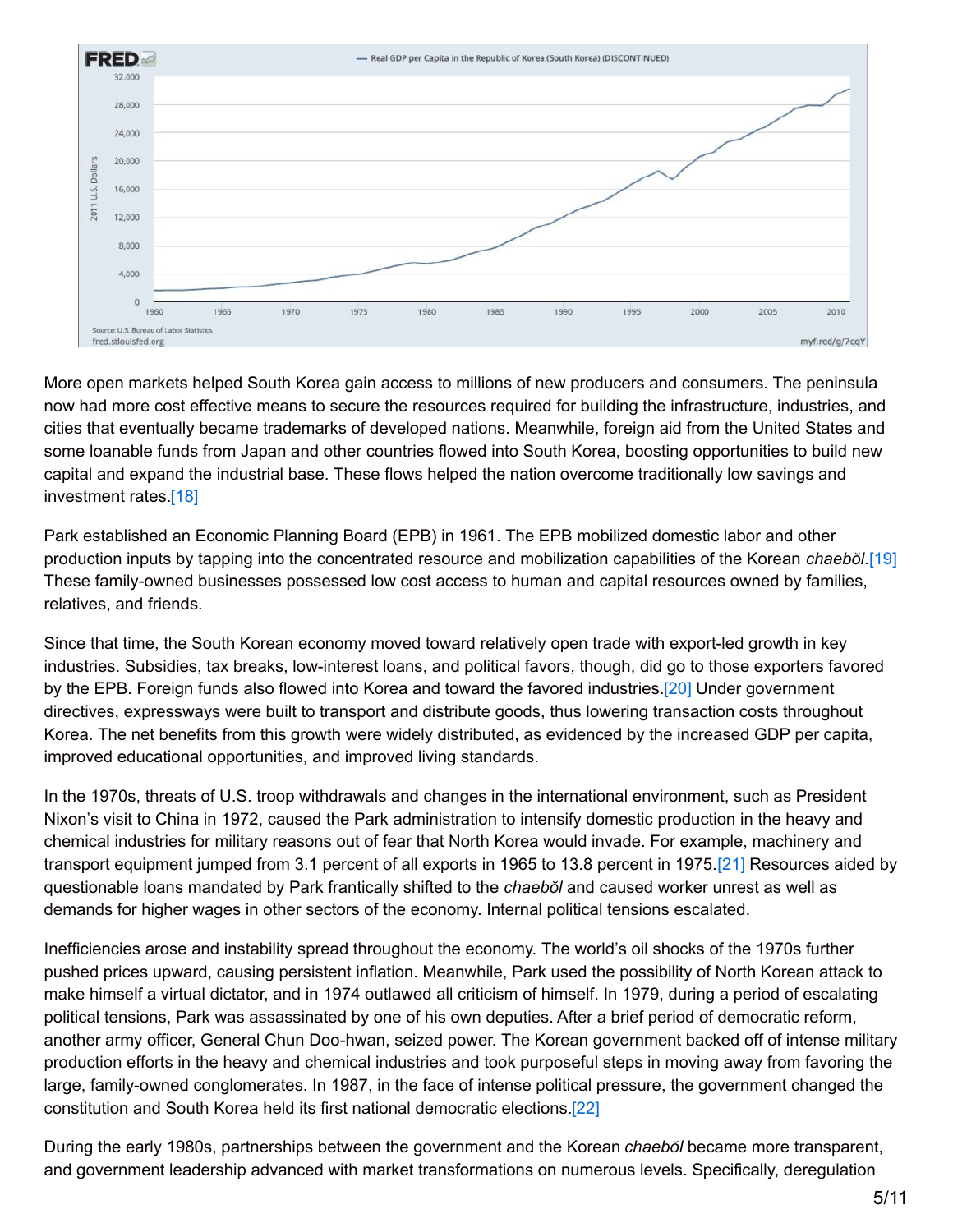<span id="page-5-0"></span>occurred in the trade and financial sectors, leading to less concentration in the *chaebŏl*-driven industries, more business diversification across industries, and less central government involvement in production.[\[23\]](#page-9-7) The economy rebounded, and growth in high technology industries took off. South Korea emerged as a world leader in the high tech industry with corporations like Samsung and Hyundai becoming household names. Between 1980 and 1997, real gross domestic product per capita increased by a remarkable 248 percent from 530 to 18,500 USD in 2011 according to the Federal Reserve Bank of St. Louis's Economics Research Database (FRED).

The 1997-98 Asian financial crisis brought the South Korean economy to its knees. After agreeing to become an even more open and transparent economy, South Korea accepted a 57 billion dollar bailout from the International Monetary Fund (IMF). Special attention was given to the foreign currency market and the role of the central government in development planning[.\[24\]](#page-9-8) Consequently, government officials became more involved and increasingly more localized[.\[25\]](#page-9-9)

<span id="page-5-2"></span><span id="page-5-1"></span>The economic turmoil centering on the financial crisis sparked creative South Korean initiatives. The late President Kim Dae-jung led successful efforts to create a digital "Silk Road" cyber infrastructure, linking South Korea with Europe. Government control over domestic, export, and import markets were further relaxed. South Korean popular culture in music, e-sports, and TV soap operas became internationally successful. President Park Geun-Hye (2013- 2017) gave official support through tax breaks and subsidies to the rise of the "creative economy," aimed at boosting innovation and nurturing a startup culture in the country. South Korean policymakers have long been worried that its economy was too reliant on manufacturing, and through these new strategies, the government hopes to boost innovation in industries such as software and high tech[.\[26\]](#page-9-10)

<span id="page-5-4"></span><span id="page-5-3"></span>Today, South Korea is the world's thirteenth largest economy, with a per capita income of about 30,000 USD and is a world leader in shipbuilding and in manufacturing consumer electronics and cars[.\[27\]](#page-9-11) Not only Koreans, but also people throughout the world benefit from South Korea's economic achievements. In short, South Korea made significant progress in opening its economy to the world, and it continues to serve as a leader in helping nations successfully lift people up and out of poverty.

#### **North Korea: The Dark Peninsula**

<span id="page-5-6"></span><span id="page-5-5"></span>Starting with a population of approximately half of that of South Korea's 20 million, North Korea outperformed the South for eight years after the 1953 armistice.<sup>[28]</sup><sup>[\[29\]](#page-9-13)</sup> With its sizable mineral resource base and an established massive industrialization program initiated under the Japanese occupation, the highly rigid dictatorship of the North forcibly marched the country forward. The size of the North Korean economy increased, largely thanks to aid from China and the Soviet Union. However, economic growth in the North was not sustainable. Close examination of the institutional structure of its economy explains why.

<span id="page-5-7"></span>Since 1948, the three generations of Kim dictators have continually adhered to the tenets of a centrally planned economic system. The regime for the past few decades has given the highest resources priority to military spending. North Korea, with 1.2 million active duty military and 7.7 million reserves, has one of the world's largest ground forces and is aggressively developing nuclear weapons and missiles.[\[30\]](#page-9-14) Command and controlled mandates, directives, and regulations direct resources to manage the government-preferred sectors of the North Korean economy. Government leaders and policy planners decide what to produce, when to produce, for whom to produce, and under what circumstances. International trade is strictly limited to that trade permitted by government. It is denied to the general populace. Most transactions among the masses are non-pecuniary.

North Korea's *Juche* (self-reliance) policy has failed dramatically. While reports indicate that per capita gross national product in North Korea initially grew at a faster rate than that of the South after the Korean War, its economy faltered and rates of growth in most industrial sectors began to fall behind those in parallel industries of the South. Economists from Adam Smith to Douglass North to Hernando de Soto can explain why.

National economies are too big and complex for central planners to exclusively manage. Central planners simply do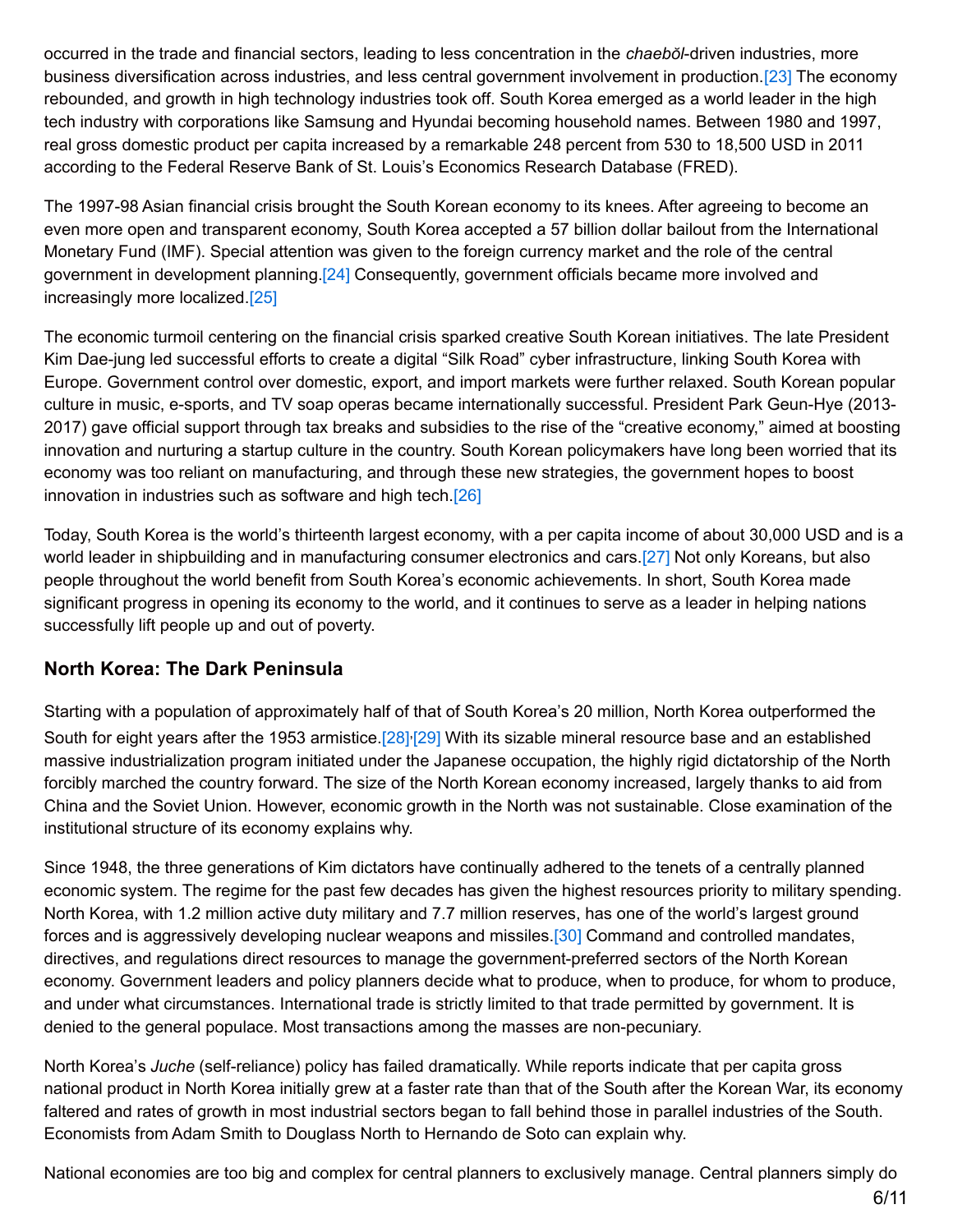not have the knowledge, expertise, and skills to know what works and what does not when, where, and at what price. Consider the trials and tribulations of South Korea's economic development.

Plus, ordinary people in a centrally planned economy have no incentive to assist in boosting production and mobilizing resources, especially when they do not possess any level of secure personal rights to life, liberty, and the pursuit of happiness. Knowing that any fruits from their efforts are likely be confiscated, why would they efficiently use scarce resources, readily respond to market changes, strategically invest for the future, and prudently save for tomorrow?

In the absence of a stable government that protects property rights and allows individuals to freely move in and out of markets, economic growth and prosperity are not possible over the long run. The collapse of prior totalitarian communist economies provides corroborating evidence that helps explain North Korea's abysmal economic conditions. The North Korean economy shrank as the Soviet Union crumbled. North Korea turned to China but, in the early 1990s, China scaled down aid and exports to North Korea. In the early 1990s, long-term central planning mistakes resulted in primarily a man-made famine that claimed the lives of 600,000 to one million people[.\[31\]](#page-9-15)

<span id="page-6-0"></span>Additionally, the continued deterioration in the overall health and wealth of the economy in North Korea gives stronger credence to the correlation between failing economic health and a shrinking communist presence. Apparently, even many North Korean soldiers suffer from malnourishment.<sup>[32]</sup>

<span id="page-6-1"></span>Economic data from North Korea is famously unreliable. The government does not want its economy to be researched or indexed. With that said, a recent statistical compilation based upon multiple sources does paint a grim picture. Average individual annual incomes are approximately a little under one-thirtieth of that of South Koreans; average height is about 5 inches shorter, and weight is 15 pounds lighter in the North than in the South; life expectancy at birth is ten years less in the North than in the South; 26.2 percent of North Korean infants die at birth compared to less than 3 percent of infants in South Korea; and South Korean annual global exports and imports total well over one trillion USD, while North Korean global exports and import totals are about 8.7 billion USD. The North Korean economy has depended upon significant international aid, especially food, including support from South Korea. It depends on Chinese imports of military goods, weapons, energy, nuclear reactors, and for illegal exports (counterfeit currency and drugs).<sup>[33]</sup>

<span id="page-6-2"></span>Sporadic reports on the situation in North Korea indicate marginal progress on the economic policy front. Overall, conditions have improved somewhat from their disastrous lows of the 1990s. The main reason provided is that some trading is being allowed in private markets. Survey studies conducted with North Korean refugees in South Korea indicate that a large majority of the population now turn to others, not the state, for access to food[.\[34\]](#page-10-0)

<span id="page-6-3"></span>As China advances in the world economy, its trading partners place in clear question the rationality of China's ongoing support for North Korea. China's trade with the rest of the world is increasingly brisk. In late November 2016, the United Nations Security Council, that includes China, unanimously placed sanctions on North Korea because of its continual nuclear testing and outwardly condemned the active testing of ballistic missile technologies and nuclear weapons.<sup>[35]</sup> The China-North Korean relationship appears increasingly fragile as China claims it has stopped importing coal from North Korea in support of the UN sanctions, although there are skeptics[.\[36\]](#page-10-2) Will China-North Korean relations continue to diminish?

# <span id="page-6-5"></span><span id="page-6-4"></span>**Conclusion**

Institutions matter, especially those that facilitate economic growth for any nations. Despite sharing a common culture for most of the history of the Korean Peninsula, South and North Korea could not be more different in quality of life today. South Korea's economy and society, like any nation, face significant challenges. However, people in the South benefit from a democratic government, a market economy that they, in large part, created, and they derive great benefit from their major role in the global economy. As long as North Korean institutions remain unchanged, most ordinary North Koreans are doomed to a life of poverty, uncertain personal security, and isolation from most of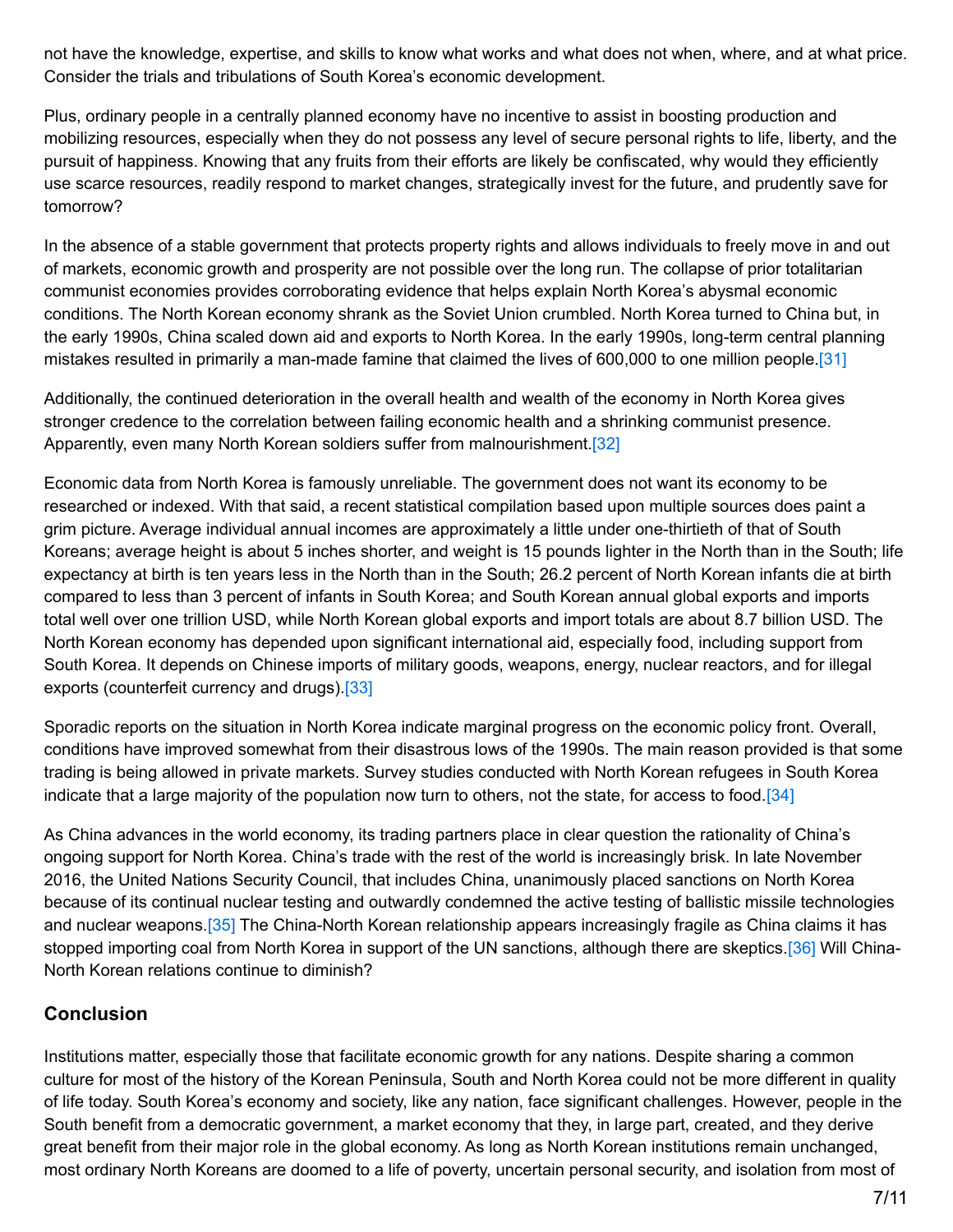the world.

#### **Teaching Resources**

A plethora of teaching resources on related topics exist. These resources promise to deepen and broaden understanding on the institutional differences between North and South Korea and explain why these institutional differences matter to the people living in each country as well as to those individuals interested in the health and wealth of the Korean people. Use these resources to engage students by pointing to key primary sources, referencing high quality materials, and using teacher tested and student approved lesson plans. A few examples follow.

*Economic Development: The Case of South Korea.* Stanford Program on International and Cross-Cultural Education (SPICE) [SPICE-sales@stanford.edu](mailto:SPICE-sales@stanford.edu)

*This four lesson curriculum guide with video resources is comprehensive and intended for high school classes.*

*Education About Asia* , "Focus on Korea: Economic Giant," Association for Asian Studies volume 18, no.3, (Winter 2013) On November 17, 2016, retrieved from: <http://aas2.asian-studies.org/EAA/TOC/index.asp>

*By following the above link and selecting "Volume 18:3 (Winter 2013): Central Asia" from the "Browse TOC" dropdown menu, teachers and students can access for no charge seven articles on the Korean economy that are in this special section.*

Federal Reserve Bank of Atlanta. "Lesson plan and infographic – Economic Systems: How Do Countries Organize Economic Activity?" On November 14, 2016, retrieved from: <https://frbatlanta.org/education/classroom-economist/infographics/economic-systems.aspx>

*This excellent high school lesson introduces students to societal choices on how to organize economic activity and the accompanying costs and benefits.*

Federal Reserve Bank of St. Louis. "FRED: Real GDP per Capita in the Republic of Korea (South Korea)." On March 16, 2016, retrieved from: <https://fred.stlouisfed.org/series/KORRGDPC>

*This site allows students to track, download, graph, and make their own calculations to determine* rates of growth in real GDP per capita in South Korea during any period of interest between 1960 and *2011 (discontinued). The data series is in 2011 U.S. dollars.*

Fraser Institute's Economic Freedom of the World Map. On March 20, 2017, available at: <https://www.fraserinstitute.org/economic-freedom/map>

*This interactive map allows students to track, download, graph, and make their own calculations regarding changes in a country's economic freedom index and match them against changes to*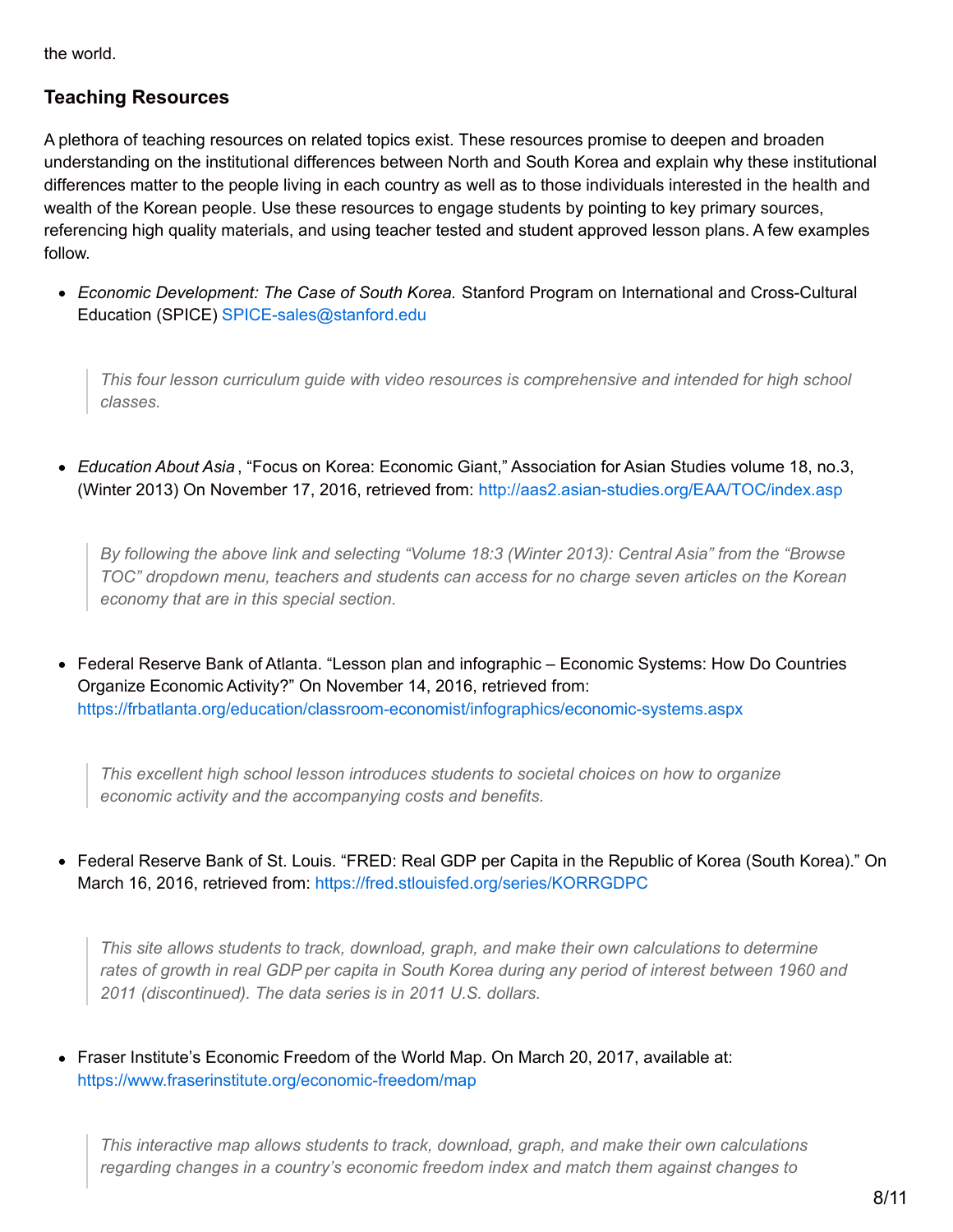*freedom indicators, including the size of government, freedom to trade internationally, sound money, regulation, legal system, and property rights.*

• Marginal Revolution University. "The Importance of Institutions." (video) On November 16, 2016, retrieved from: <https://www.youtube.com/watch?v=wdKBfXRpNsk>

*In this five-minute-seventeen-second video, economist Tyler Cowen provides an ideal introduction to the impact of differing institutions on the North Korean and South Korean economies.*

The authors would like to thank University of Tennessee at Chattanooga graduate student Nancy Asplund for her *assistance with the preparation of this article.*

<span id="page-8-0"></span>[\[1\]](#page-0-0) Byung-Nak Song, *The Rise of the Korean Economy* (Hong Kong: Oxford University Press, 1990), 35-37.

<span id="page-8-1"></span>[\[2\]](#page-1-0) Donald N. Clark, *Korea in World History* (Ann Arbor, MI: Association for Asian Studies, Inc., 2012), 36.

<span id="page-8-2"></span>[\[3\]](#page-1-1) Carter J. Eckert et al., *Korea Old and New: A History* (Seoul: ILCHOKAK Publishers, 1990), 266.

<span id="page-8-3"></span>[\[4\]](#page-1-2) Byung-Nak Song, *The Rise of the Korean Economy* (Hong Kong: Oxford University Press, 1990), 37-45.

<span id="page-8-4"></span>[\[5\]](#page-1-3) Eckert et al., *Korea Old and New,* 322.

<span id="page-8-5"></span>[\[6\]](#page-1-4) "Korea as a Colony of Japan, 1910-1945." Asia for Educators. (New York: Columbia University). Accessed March 16, 2017, [http://afe.easia.columbia.edu/main\\_pop/kpct/kp\\_koreaimperialism.htm](http://afe.easia.columbia.edu/main_pop/kpct/kp_koreaimperialism.htm).

<span id="page-8-6"></span>[\[7\]](#page-1-5) Eckert et al., *Korea Old and New*, 334-335.

<span id="page-8-7"></span>[\[8\]](#page-1-6) "US Enters the Korean Conflict," Accessed on March 16, 2017 at <https://www.archives.gov/education/lessons/korean-conflict>.

<span id="page-8-8"></span>[\[9\]](#page-2-0) Clark, *Korea in World History,* 44-45.

<span id="page-8-9"></span>[\[10\]](#page-2-1) Transcript of Armistice Agreement for the Restoration of the South Korean State (1953), accessed on March 20, 2017, https://www.ourdocuments.gov/doc.php?doc=85&page=transcript

<span id="page-8-10"></span>[\[11\]](#page-2-2) Frank Jr, Charles R., Kwang Suk Kim, and Larry E. Westphal. "Economic Growth in South Korea since World War II." In Foreign Trade Regimes and Economic Development: South Korea. (National Bureau of Economic Research, 1975), 11.

<span id="page-8-11"></span>[\[12\]](#page-2-3) Michael J. Seth, "An Unpromising Recovery: South Korea's Post-Korean War Economic [Development:](http://aas2.asian-studies.org/EAA/EAA-Archives/18/3/1139.pdf) 1953- 1961," *Education About Asia* 18, no. 3 (2013).

<span id="page-8-12"></span>[\[13\]](#page-2-4) Michael J. Seth, *Education Fever: Society, Politics, and the Pursuit of Schooling in South Korea*, (Honolulu: University of Hawaiʻi Press, 2002), 2; *Education News*, "The World's Most Educated Countries," last modified January 28, 2013, <http://www.educationnews.org/higher-education/most-educated-countries/>.

<span id="page-8-13"></span>[\[14\]](#page-3-0) "GDP per capita (current USD)," The World Bank, accessed April 4, 2017, <http://data.worldbank.org/indicator/NY.GDP.PCAP.CD?end=1964&locations=IN-GH-KR&start=1960>.

<span id="page-8-14"></span>[\[15\]](#page-3-1) Zhiqun Zhu, *Understanding East Asia's Economic "Miracles": Key Issues in Asian Studies* (Ann Arbor: Association for Asian Studies, 2016), 26.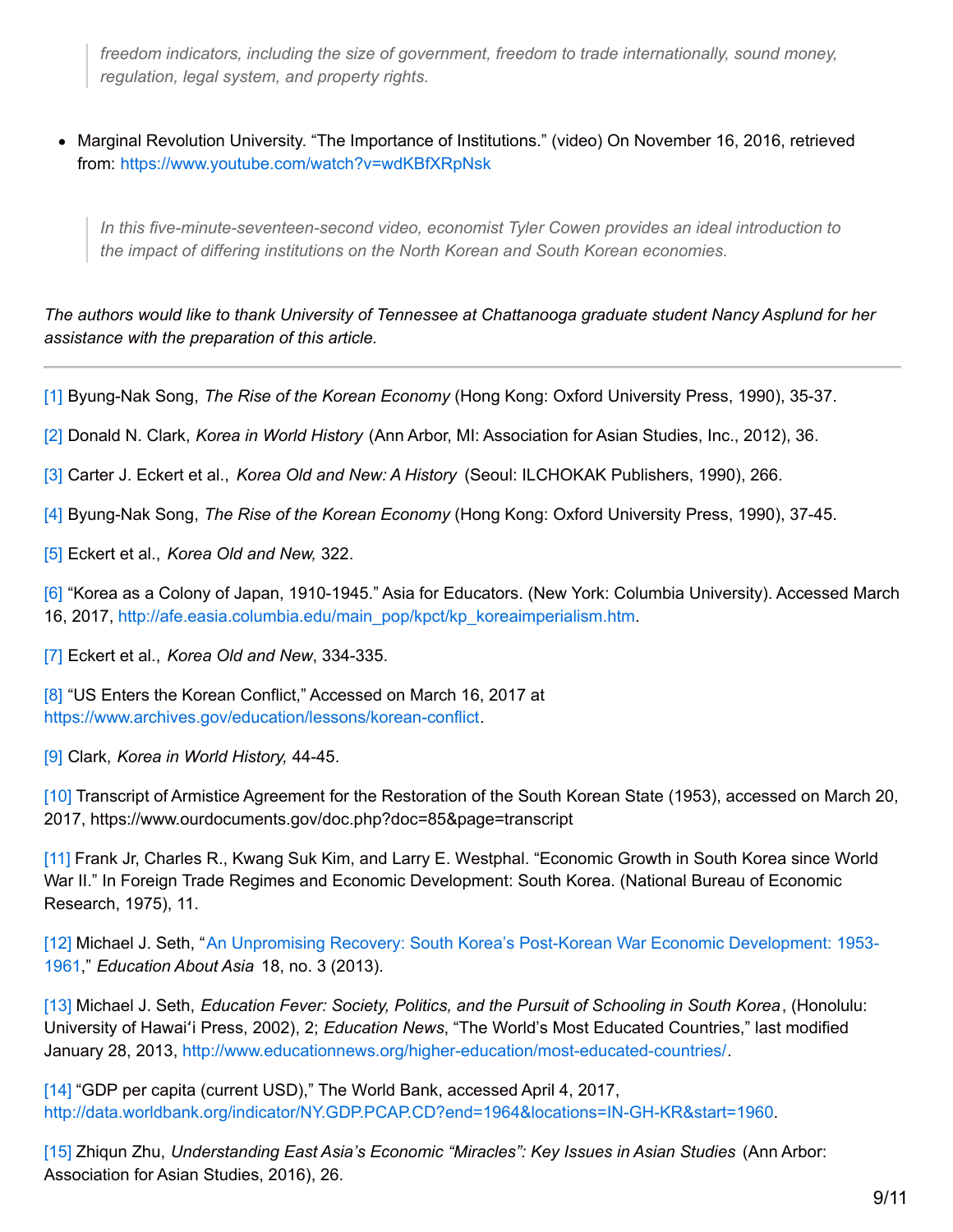<span id="page-9-0"></span>[\[16\]](#page-3-2) Clark, *Korea in World History,* 48.

<span id="page-9-1"></span>[\[17\]](#page-3-3) Rafael Di Tella, Huw Pill, and Ingrid Vogel, *Institutions, Macroeconomics, and the Global Economy Casebook* (Singapore: World Scientific Publishing, 2005), 512.

<span id="page-9-2"></span>[\[18\]](#page-4-0) Andrea Matles Savada and William Shaw, editors. South Korea: A Country Study. Washington: GPO for the Library of Congress, 1990. Accessed on March 16, 2017, <http://countrystudies.us/south-korea/56.htm>

<span id="page-9-3"></span>[\[19\]](#page-4-1) Edman, Jonas, Grace MyHyun Kim, and Rylan Sekiguchi, *Economic Development: The Case of South Korea* (Stanford: Stanford Program on International and Cross-cultural Education (SPICE), 2015), 63.

<span id="page-9-4"></span>[\[20\]](#page-4-2) Hong Eun-joo, Lee Eun-hyung, and Yang Jae-chan, *The Korean Miracle*: *Narratives of the Korean Economic Miracle 1* (Seoul: Cengage Learning Korea Ltd, 2016) 45.

<span id="page-9-5"></span>[\[21\]](#page-4-3) Song, *The Rise of the Korean Economy*, 104.

<span id="page-9-6"></span>[\[22\]](#page-4-4) Clark, *Korea in World History,* 50.

<span id="page-9-7"></span>[\[23\]](#page-5-0) Kwangshik Shin, *"*Policy Agenda and Direction of Chaebŏl Reform," *Korean Development Institute,* Accessed October 24, 2016, [http://www.kdi.re.kr/kdi\\_eng/publication/publication\\_view.jsp?](http://www.kdi.re.kr/kdi_eng/publication/publication_view.jsp?pub_no=251&pg=3&tema=E4&pp=10) pub\_no=251&pg=3&tema=E4&pp=10.

<span id="page-9-8"></span>[\[24\]](#page-5-1) Kim Kihwan, "The 1997-98 Korean Financial Crisis: Causes, Policy Response, and Lessons," (paper presented at The High-Level Seminar on Crisis Prevention in Emerging Markets Organized by The International Monetary Fund and The Government of Singapore, Singapore, July 10-11, 2006).

<span id="page-9-9"></span>[\[25\]](#page-5-2) Kwang-ho Kim, "Reconsidering the Goal and Strategy of Regional Development Policy in Korea," *KDI Journal of Economic Policy* (2010), accessed November 16, 2016, [http://www.kdi.re.kr/kdi\\_eng/publication/other\\_article\\_policy.jsp?pub\\_no=11460&art\\_no=1905&mcd=002008](http://www.kdi.re.kr/kdi_eng/publication/other_article_policy.jsp?pub_no=11460&art_no=1905&mcd=002008).

<span id="page-9-10"></span>[\[26\]](#page-5-3) See, for example, Sean Connell, "Building a Creative Economy in South Korea: Analyzing the Plans and Possibilities for New Economic Growth," *Academic Paper Series,* Korea Economic Institute of America, December 2013, [http://www.keia.org/sites/default/files/publications/kei\\_creative\\_economy.pdf](http://www.keia.org/sites/default/files/publications/kei_creative_economy.pdf).

<span id="page-9-11"></span>[\[27\]](#page-5-4) Global Sherpa, "Korea – Country Profile, News and Original Articles **,**" Accessed on March 21, 2016, http://globalsherpa.org/korea-south-north/

<span id="page-9-12"></span>[\[28\]](#page-5-5) Population statistics are retrieved on South Korea at <http://www.populstat.info/Asia/skoreac.htm> and on North Korea at <http://www.populstat.info/Asia/nkoreac.htm>. Accessed on April 24, 2017.

<span id="page-9-13"></span>[\[29\]](#page-5-6) "North Korean Intentions and Capabilities With Respect to South Korea (Report). CIA. 21 September 1967. p. 4. SNIE 14.2-67. Accessed March 16, 2017, [https://www.cia.gov/library/readingroom/docs/DOC\\_0001218147.pdf](https://www.cia.gov/library/readingroom/docs/DOC_0001218147.pdf)

<span id="page-9-14"></span>[\[30\]](#page-5-7) Georgia McCafferty, "Anniversary parade provides rare glimpse into North Korea's military might," *CNN,* October 10, 2015, accessed March 29, 2017, http://www.cnn.com/2015/10/09/asia/north-korea-military-might/.

<span id="page-9-15"></span>[\[31\]](#page-6-0) "The *North Korean Famine* and Its Demographic Impact." Population and Development Review 27(2): 219–38. *Goodkind*, *Daniel*, Loraine West, and Peter Johnson. 2011.

<span id="page-9-16"></span>[\[32\]](#page-6-1) McCafferty, "Anniversary parade."

<span id="page-9-17"></span>[\[33\]](#page-6-2) *The Guardian*, "South v North Korea: how do the two countries compare? Visualized," accessed November 16, 2016, https://www.theguardian.com/world/datablog/2013/apr/08/south-korea-v-north-korea-compared; Daniel Schwekendiek, "Height and weight differences between North and South Korea," *Journal of Biosocial Science* 41,